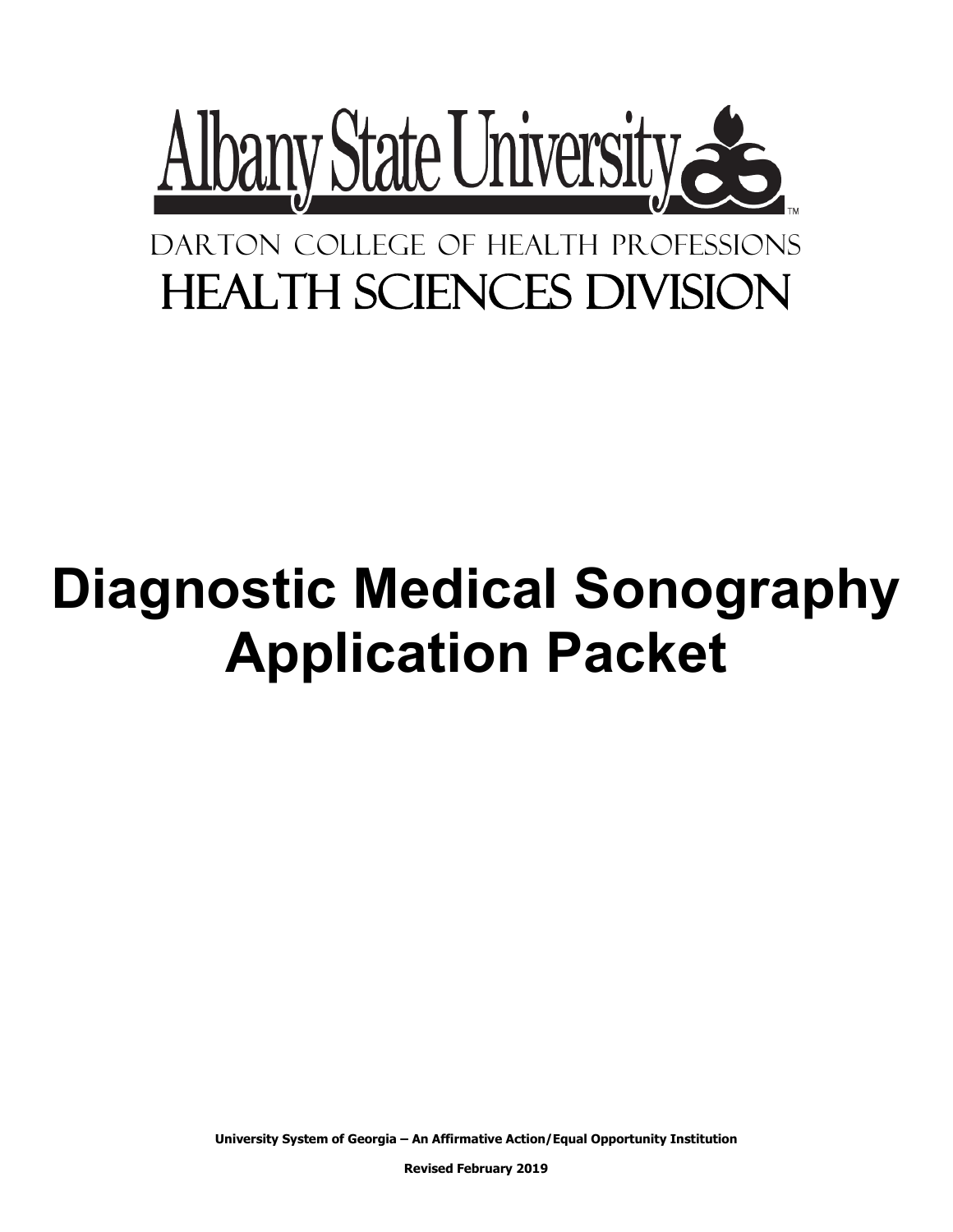

Dear Prospective Student:

Thank you for your interest in the Diagnostic Medical Sonography Program. Attached you will find the Diagnostic Medical Sonography Program application and additional information.

Diagnostic Medical Sonographers use the technical skills and knowledge obtained throughout this program to assist in the diagnosis of a patient's medical condition. You will work closely with physicians, other technologists, nurses, laboratory personnel, and a variety of clinical staff to achieve optimal care for your patient. Sonographers use equipment that combines computer technology while also producing high frequency sound waves to collect images for diagnostic content. The knowledge gained through this program will allow you to evaluate the images you have collected and provide the physician with the information needed for an accurate interpretation. You will be able to recognize the normal size, location and echo texture of numerous organs, vessels, and cavities as well as abnormalities and disease processes.

Ultrasound patients can vary from infants and children to adults both young and elderly. This variation, along with the numerous ultrasound exams you will learn to perform, will keep you enthralled with your chosen profession. Sonographers routinely find jobs at hospitals, physician offices, mobile facilities, traveling temporary service companies, educational institutions and as application specialists for ultrasound equipment companies.

The Associate of Science Degree in Diagnostic Medical Sonography at Albany State University is a five (5) semester program designed to prepare you as an entry-level general sonographer. This program is open to all qualified applicants.

Albany State University is an open admission college; however, acceptance into the Diagnostic Medical Sonography Program is by selection. The number of selections is limited to fourteen students per year. The Diagnostic Medical Sonography Program will review and evaluate each application on an impartial basis.

If you have any questions, please feel free to contact the Diagnostic Medical Sonography Program Director in the Allied Health Division using either of the methods below: Telephone: (229) 500-2235 E-mail: [kacey.davis@asurams.edu](mailto:kacey.davis@asurams.edu)

Sincerely,

**Kacey Davis**

Kacey Davis Diagnostic Medical Sonography, Program Director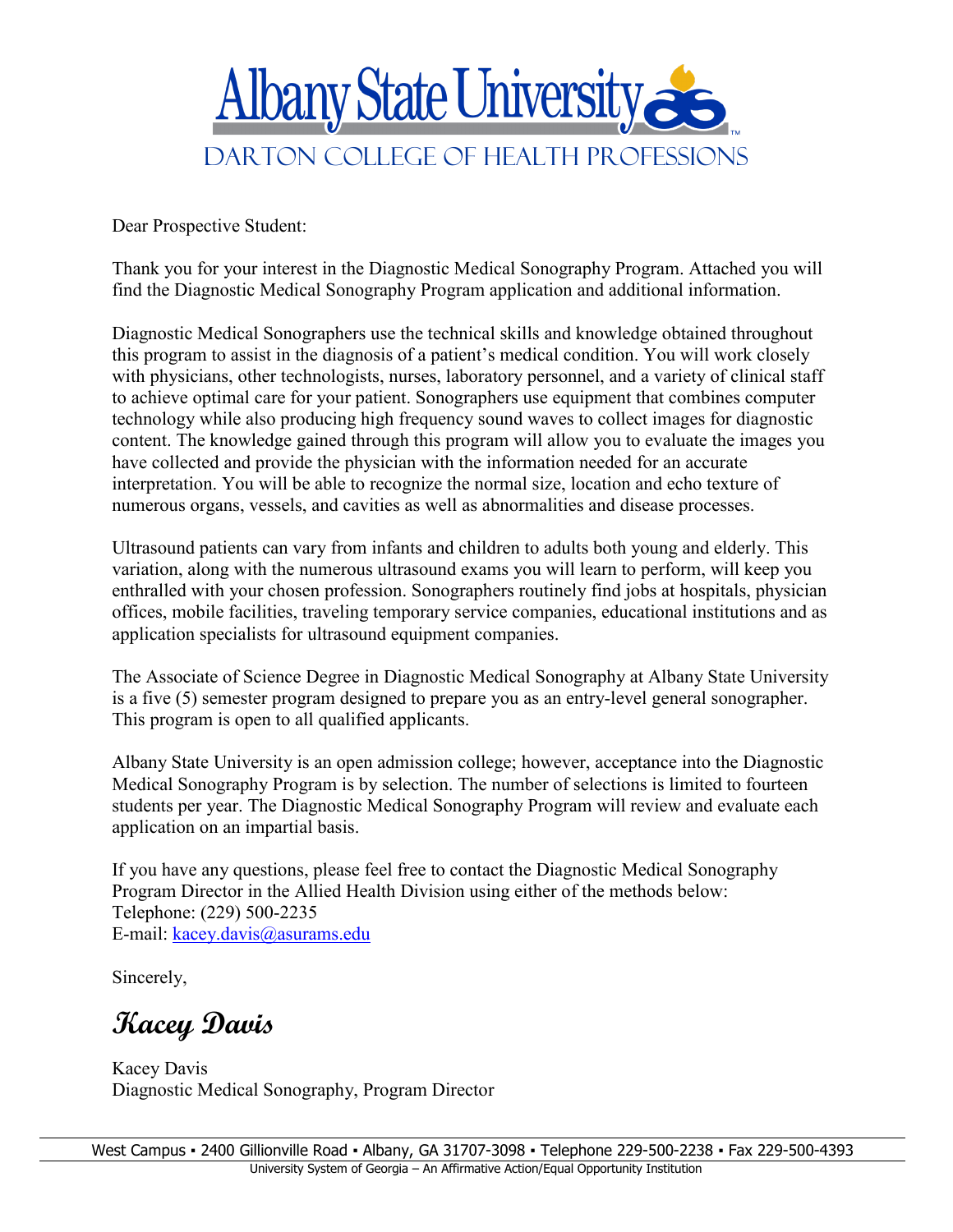#### **Admission Criteria**

To be considered for admission to the Diagnostic Medical Sonography (DMS) program, the applicant must:

- **1. Be admitted to Albany State University**
	- a. [You may apply online by clicking this link.](https://gafutures.xap.com/applications/usg/usg_common_app_short/introduction.asp?application_id=2871)
		- i. Please do not send the application or fee to the DMS Program. The two application processes are separate and no additional fee is required when submitting the DMS Program application.

#### **2. Submit the completed DMS application by the June 1st deadline**

The student must complete a Diagnostic Medical Sonography application by the June 1<sup>st</sup> deadline for fall admission to the Health Sciences office, located in J-210. It is the responsibility of the applicant to ensure all application material has been completed by utilizing the checklist at the end of the application.

- a. Must include an **Observational Hours Form** verifying a minimum of 30 observational hours in a Diagnostic Medical Sonography setting (located in application packet).
- b. Must include at least one **Recommendation Form** (located in application packet).
- c. Must include copies of all transcripts from previous colleges/universities or technical schools.
- d. Must include documentation of previous work experience in an allied health field (if applicable).

#### **3. Must ensure the applicant meets the following minimum requirements.**

- a. Must complete a minimum of 30 observational hours of experience in one or more Diagnostic Medical Sonography settings. This **excludes** 3D/4D ultrasound facilities.
	- i. The hours must be documented and verified/signed by a Sonographer.
	- ii. An **Observational Hours Form** is located within the application packet.
- b. At least one recommendation form must be completed by a Sonographer where observational hours were completed. The required **Recommendation Form** is located within the application packet and may be photocopied for additional recommendations.
- c. A minimum cumulative grade point average (GPA) (all previous coursework attempted) of **2.5** is required.
	- i. Pre-requisite courses must be completed prior to the start of the program with a grade of "C" or better.

#### **Considerations Before Applying to the DMS Program**

- 1. The student will rotate through every clinical site for approximately 4-6 weeks. Clinical sites are located in Albany, Americus, Cordele, Moultrie, Perry, Tallahassee, Thomasville, Tifton, Valdosta, and any additional site that may be incorporated into the program that meets accreditation standards.
- 2. You must provide your own dependable transportation to and from clinical sites.
- 3. You may experience occupational exposure to blood and other potentially infectious material.
- 4. The student must be able to perform the essential job functions required of a Diagnostic Medical Sonographer (see below: ADA technical standards for the profession).
- 5. Students must be able to follow protocols.
- 6. Students must maintain confidentiality according to HIPAA guidelines.
- 7. Students must be able to perform and adapt to emergency situations.
- 8. Students must maintain a high standard of professionalism, courtesy and cooperation in dealing with patients, coworkers, and visitors despite the stress of a hospital work environment.

#### **Clinical Travel**

Students accepted into the Diagnostic Medical Sonography Program *must be prepared to arrange and pay for their own travel to clinical/practicum facilities***.** Students should be prepared for overnight stays if they do not wish to commute. Food and personal items while at the clinical/practicum facilities are also the responsibility of the student. These clinical sites give the student a variety of clinical experiences consistent with national standards.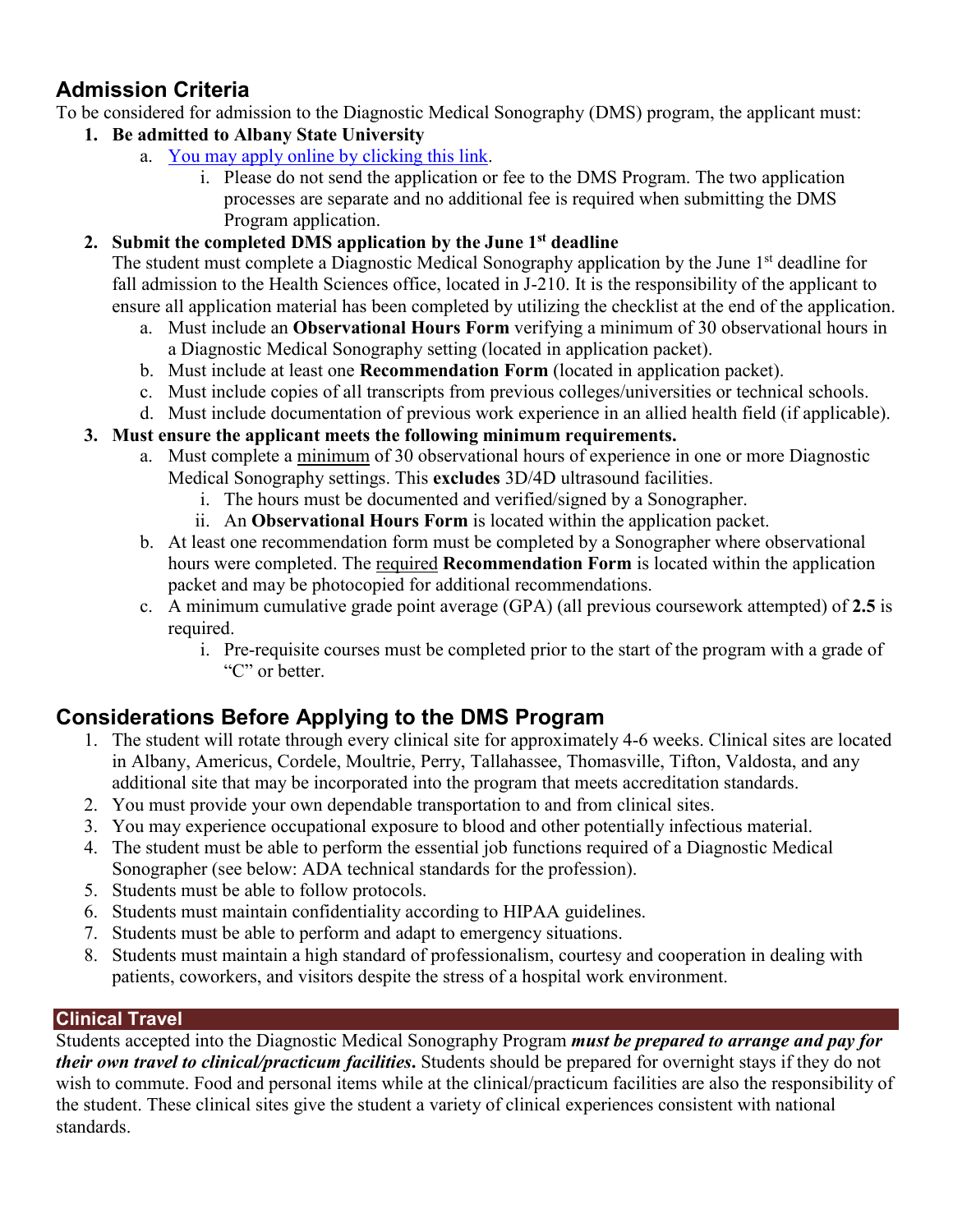Upon acceptance into the DMS Program, students must provide a certification of medical examination form, proof of health insurance, and a certificate of immunization form (all forms must be current within one year and must be in the DMSP office no later than October  $1<sup>st</sup>$  following your selection).

#### **ADA Technical Standards for the Profession**

The American Disabilities Act requires that careful consideration be given to all applicants seeking education or employment. The Act also requires that accommodations be provided to the disabled person when proven to be reasonable. It also supports the identification of essential job functions that may be used with other selection criteria in the screening of potential applicants for a professional curriculum or employment.

The Diagnostic Medical Sonographer is a care giver that plays a fundamental role in the diagnosis of a patient's medical condition. The sonographer does this by providing a collection of diagnostic medical sonograms and assisting in interventional procedures. Implied in this care giving role are essential job functions that require the sonographer to demonstrate cognitive, psychomotor and affective skills. The performance of these job functions must be consistent with the expectation that the Diagnostic Medical Sonographer must not place his or herself, a fellow worker, or the patient in jeopardy of physical or mental harm.

The purpose of the following is to identify the physical, mental, and emotional requirements appropriate to the profession of Diagnostic Medical Sonography. The examples below are not all inclusive and a sonographer's essential job functions may be considered on a case by case basis.

#### **A. Physical Requirements**

The Diagnostic Medical Sonographer must possess sufficient strength, motor coordination and manual dexterity to:

- 1. Work standing on his/her feet 80% of the time.
- 2. Use both hands, wrists, and shoulders to maintain prolonged arm positions necessary for scanning and perform fine motor skills.
- 3. Lift more than 50 pounds routinely.
- 4. Transport, move, and/or lift patients from a wheelchair or stretcher to the examination table or patient bed, and physically assist patients into proper positions for examination.
- 5. Push, pull, bend and stoop routinely to move and adjust sonographic equipment and perform studies.
- 6. Use senses (vision, hearing, touch) to adequately view sonograms, including color distinctions; distinguish audible sounds; perform eye/hand coordination skills required in sonographic examinations; and recognize changes in patients' condition and needs.
- 7. Work in a semi-darkened room for prolonged periods of time.
- 8. Be physically capable of carrying out all assigned duties.

#### **B. Mental and Intellectual Requirements**

The Diagnostic Medical Sonographer must be able to:

- 1. Communicate effectively, verbally and non-verbally, with patients and other healthcare professionals to explain procedures, give instructions, and give and obtain information.
- 2. Organize and accurately perform the individual steps in a sonographic procedure in the proper sequence according to established standards.
- 3. Understand and react quickly to verbal instructions and patient needs.
- 4. Follow directions effectively and work closely with members of the health care community.
- 5. View and evaluate recorded images for the purpose of identifying proper protocol, procedural sequencing, technical qualities and identification of pathophysiology.
- 6. Apply problem solving skills to help optimize patient care and produce the best diagnostic information possible.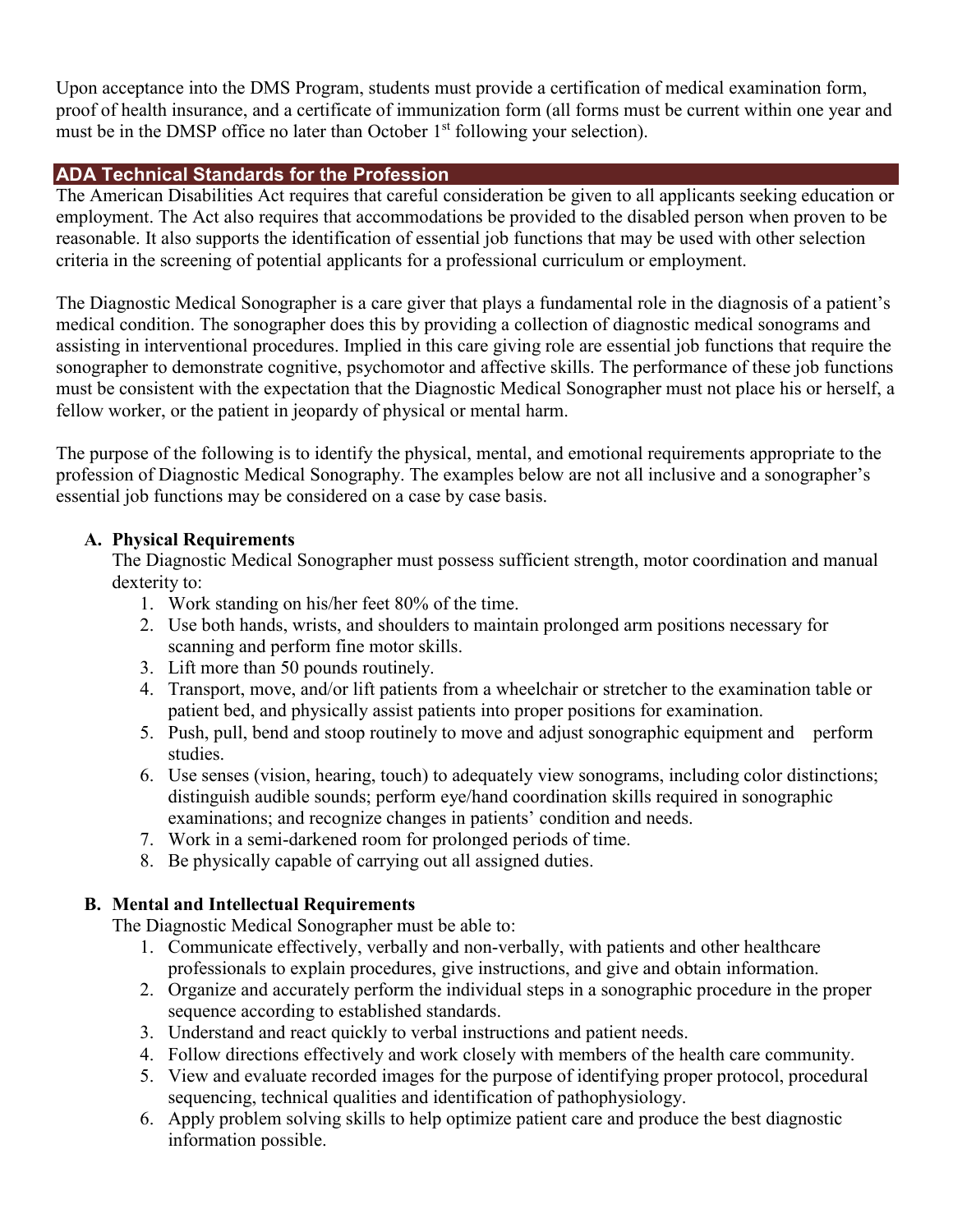#### **C. Emotional Requirements**

The Diagnostic Medical Sonographer must be able to:

- 1. Provide physical and emotional support to the patient during sonographic procedures.
- 2. Interact compassionately and effectively with the sick and/or injured.
- 3. Handle stressful situations related to technical and procedural standards and patient care situations.
- 4. Adapt to changing environments and be able to prioritize tasks.
- 5. Project an image of professionalism.
- 6. Demonstrate a high level of compassion for others, a motivation to serve, integrity, and a consciousness of social values.
- 7. Interact positively with people from all levels of society and all ethnic and religious backgrounds.

#### **Selection Process**

After the June 1<sup>st</sup> deadline, the DMS Selection Committee reviews and scores each application. Applications will be processed and **all** applicants will be contacted via email no later than June 15. The top 20 applicants will be sent an invitation via email for a personal interview. Scoring is based on the following criteria: prerequisite course completion, cumulative GPA, the number of hours observed in one or more diagnostic medical sonography settings, previous health care experience or a degree/certificate in an allied health field, the personal interview, and appropriate recommendations received.

After completion of interviews, the top 14 applicants will be selected. Correspondence of acceptance or regret will be made through email and should be received no later than July 12. Selected students must confirm their intent to enroll in writing (via e-mail) within 10 days of their acceptance e-mail. A student that fails to respond in the appropriate time will forfeit their position. The Darton State College DMS program does not utilize a waiting list and those denied acceptance must reapply the following year.

#### **Consideration and additional points may be given to those students that have:**

- **1.** Provided documentation of a degree in a Health Care Field, Science or Biology that is directly related to patient care and/or medical imaging; including but not limited to Radiologic Technology.
- **2.** Provided documentation of a certificate in a health care area that is directly related to patient care.
- **3.** Provided documentation of work experience in a health care environment that is directly related to patient care. Documentation of work experience:
	- **A.** Must be on company letter head.
	- **B.** A minimum of 6 months' work experience.
	- **C.** Provide a description of job duties that demonstrate hands on patient experience.
- **4.** Completed all DMS pre-requisite and core course work (only DMS pre-requisite courses must be completed prior to the start of the program).
- **5.** Completed additional Observational Hours above the minimum (30), up to 80 hours.

#### **Non-Discrimination Policy**

Albany State University, in compliance with Federal law, does not discriminate based on race, color, national origin, handicap, sex, religion, or age in any of its policies, practices, or procedures. This includes but is not limited to admissions, employment, financial aid, and educational services.

#### **Legal Limitations**

Individuals who have a criminal record may not be eligible for licensure. Therefore, it is recommended that he or she contact the American Registry for Diagnostic Medical Sonography (ARDMS) to verify eligibility for licensure. All students will be required to complete a national criminal background check prior to placement in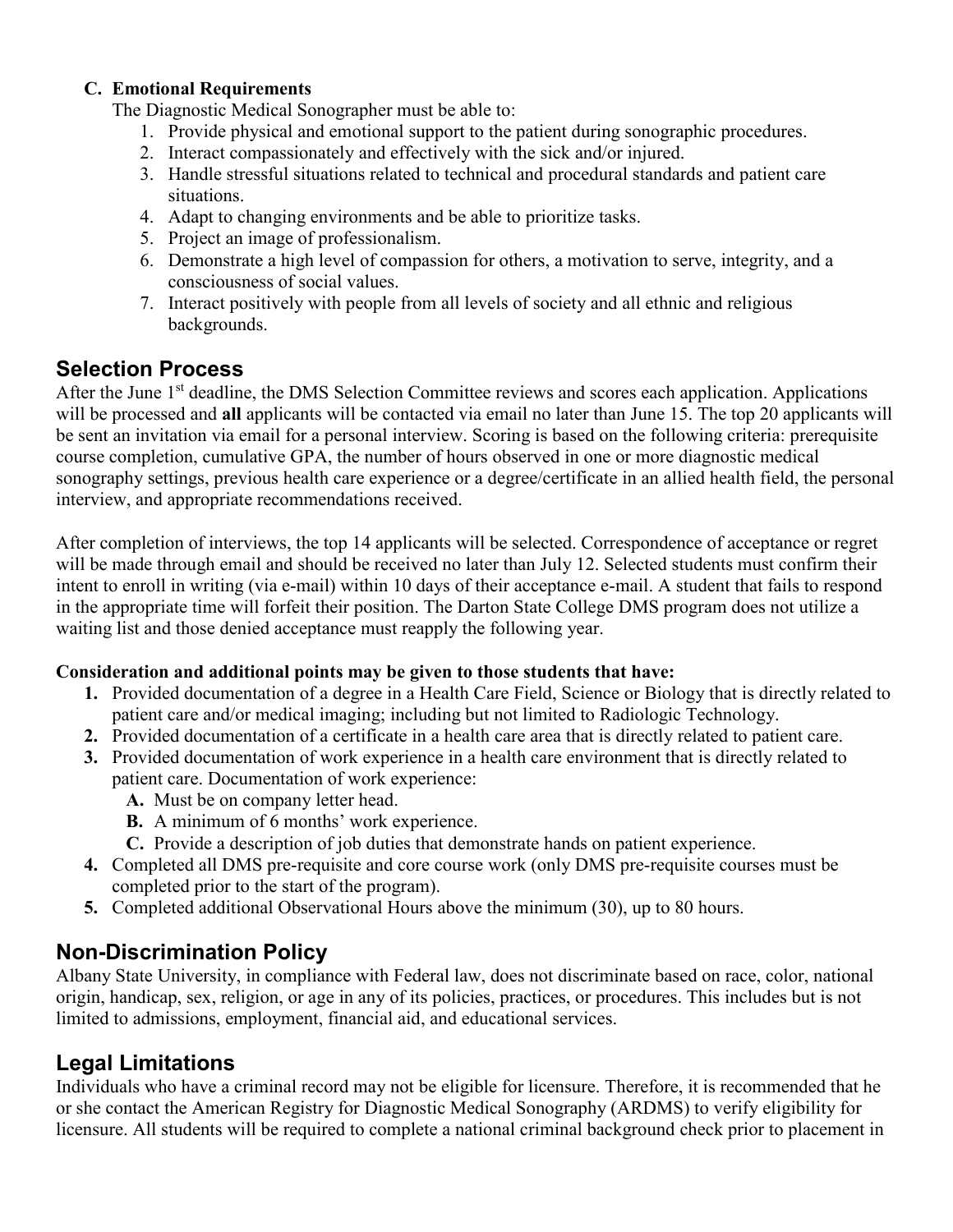clinical practicums. Clinical facilities also require a drug screen prior to placement. The clinical affiliate determines whether a student can participate in the clinical rotation based upon the results of the background check and drug screen. Should the student be denied clinical placement, he or she cannot progress through the program and will be dismissed. Careful consideration of any questionable record should be carefully scrutinized prior to application, as eligibility for licensure is at the discretion of the ARDMS.

ARDMS website: [www.ardms.org](http://www.ardms.org/)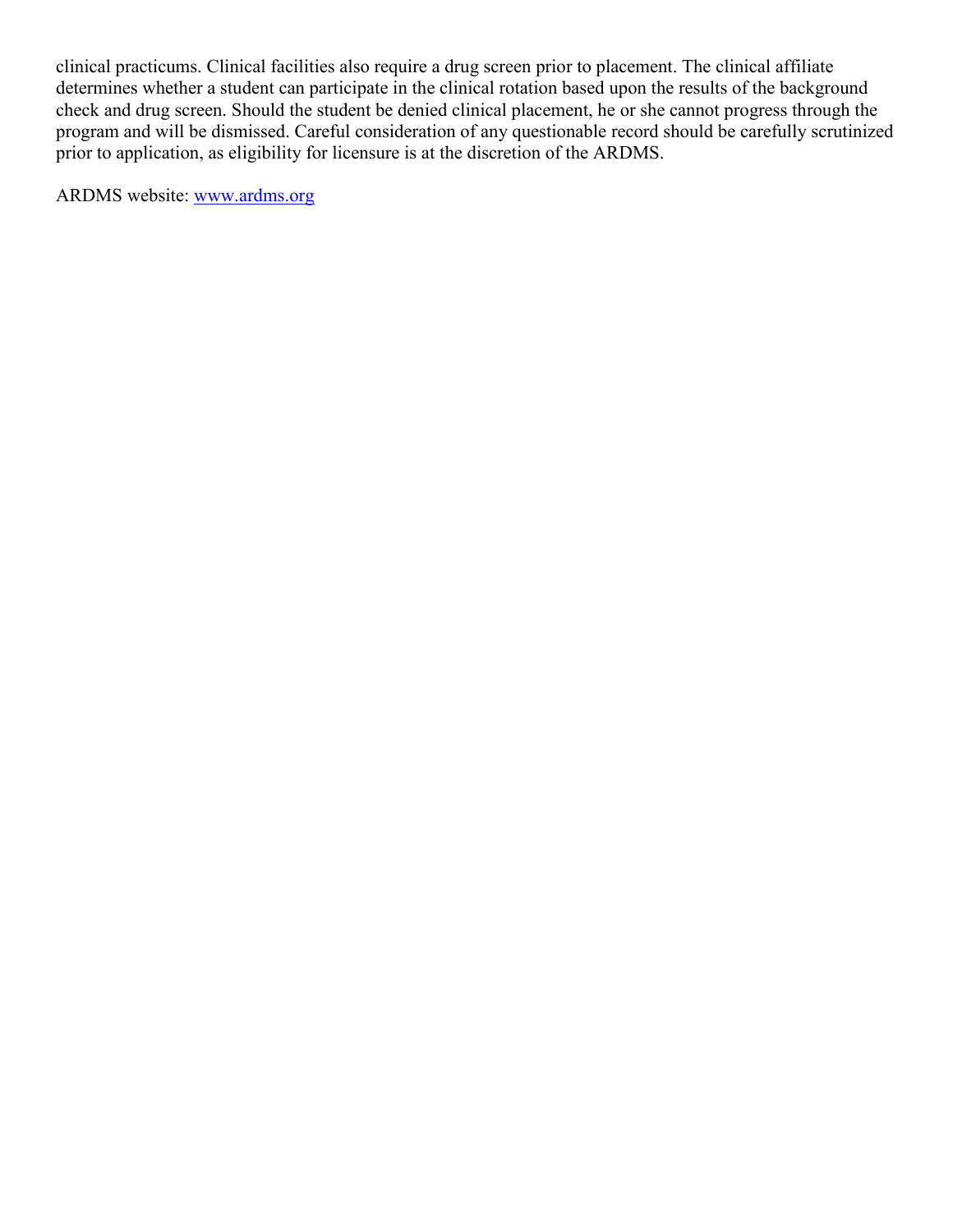### **Diagnostic Medical Sonography Program of Study**

| <b>Pre-Program General Education Course Requirements</b> |                                                                                                                                      |                     |  |  |  |
|----------------------------------------------------------|--------------------------------------------------------------------------------------------------------------------------------------|---------------------|--|--|--|
|                                                          | The following general education course requirements (totaling 14 credit hours) must be completed <b>prior to</b> program acceptance: |                     |  |  |  |
| <b>Course Number</b>                                     | <b>Course Title</b>                                                                                                                  | <b>Credit Hours</b> |  |  |  |
| <b>PHSC 1011K</b>                                        | <b>Physical Sciences I</b>                                                                                                           |                     |  |  |  |
|                                                          | <b>OR</b>                                                                                                                            |                     |  |  |  |
|                                                          | Introductory Physics (PHYS 1111K, 4 credit hours)                                                                                    |                     |  |  |  |
| <b>MATH 1111</b>                                         | College Algebra                                                                                                                      |                     |  |  |  |
| <b>BIOL 1100K</b>                                        | Human Anatomy and Physiology for the Health Care Professional (this course does not                                                  |                     |  |  |  |
|                                                          | transfer)                                                                                                                            |                     |  |  |  |
|                                                          | <b>OR</b>                                                                                                                            |                     |  |  |  |
|                                                          | Human Anatomy and Physiology I & II (BIOL 2411K AND 2412K, 8 credit hours)                                                           |                     |  |  |  |
| <b>ENGL 1101</b>                                         | <b>English Composition I</b>                                                                                                         | ર                   |  |  |  |
|                                                          | <b>Total General Education Credit Hours</b>                                                                                          | 14                  |  |  |  |

| <b>DMS Core Coursework</b> |                                                                                      |                     |  |  |  |  |
|----------------------------|--------------------------------------------------------------------------------------|---------------------|--|--|--|--|
|                            | The following coursework may be completed prior to or following program acceptance:  |                     |  |  |  |  |
| <b>Course Number</b>       | <b>Course Title</b>                                                                  | <b>Credit Hours</b> |  |  |  |  |
| <b>MATH 2411</b>           | <b>Basic Statistics</b>                                                              |                     |  |  |  |  |
| <b>PSYC 1101</b>           | General Psychology                                                                   |                     |  |  |  |  |
| <b>BUSA 2101</b>           | Survey of Computer Applications                                                      |                     |  |  |  |  |
| <b>POLS 1101</b>           | American Government                                                                  |                     |  |  |  |  |
| <b>ALHE 1120</b>           | <b>Medical Terminology</b>                                                           |                     |  |  |  |  |
| Area C Elective            | Must choose a Humanities & Fine Arts course from the following: ART 1100, MUSC 1100, | 3                   |  |  |  |  |
|                            | or THEA 1100. If you have taken ENGL 1102, you may choose to meet the requirement by |                     |  |  |  |  |
|                            | taking a literature course (ENGL 2111, 2112, 2121, 2122, 2131, 2132, 2141 or 2142)   |                     |  |  |  |  |
|                            | <b>Total DMS Core Coursework Credit Hours</b>                                        | 17                  |  |  |  |  |

| <b>DMS Program Coursework</b>                                                                             |                                                |                     |  |  |  |
|-----------------------------------------------------------------------------------------------------------|------------------------------------------------|---------------------|--|--|--|
| After acceptance into the DMS program, the student will complete the following coursework as noted below: |                                                |                     |  |  |  |
| <b>Fall Semester</b>                                                                                      |                                                |                     |  |  |  |
| <b>Course Number</b>                                                                                      | <b>Course Title</b>                            | <b>Credit Hours</b> |  |  |  |
| <b>DMSP 1100</b>                                                                                          | Physics of Ultrasound I                        | 3                   |  |  |  |
| <b>DMSP 1101</b>                                                                                          | Introduction to Diagnostic Medical Sonography  | $\overline{2}$      |  |  |  |
| <b>Spring Semester</b>                                                                                    |                                                |                     |  |  |  |
| <b>Course Number</b>                                                                                      | <b>Course Title</b>                            | <b>Credit Hours</b> |  |  |  |
| <b>DMSP 1102</b>                                                                                          | Abdomen Ultrasound I                           | 3                   |  |  |  |
| <b>DMSP 1105</b>                                                                                          | <b>Clinical Observations</b>                   | $\overline{2}$      |  |  |  |
| <b>DMSP 1106</b>                                                                                          | Obstetrics and Gynecological Ultrasound I      | 3                   |  |  |  |
| <b>DMSP 1107</b>                                                                                          | Physics of Ultrasound II                       | 3                   |  |  |  |
| <b>Summer Semester</b>                                                                                    |                                                |                     |  |  |  |
| <b>Course Number</b>                                                                                      | <b>Course Title</b>                            | <b>Credit Hours</b> |  |  |  |
| <b>DMSP 2111</b>                                                                                          | Abdomen Ultrasound II                          | 3                   |  |  |  |
| <b>DMSP 2112</b>                                                                                          | <b>Obstetrical Ultrasound II</b>               | 3                   |  |  |  |
| <b>DMSP 2113</b>                                                                                          | <b>Clinical Observation &amp; Practicum I</b>  | 3                   |  |  |  |
| <b>Fall Semester</b>                                                                                      |                                                |                     |  |  |  |
| <b>Course Number</b>                                                                                      | <b>Course Title</b>                            | <b>Credit Hours</b> |  |  |  |
| <b>DMSP 2200</b>                                                                                          | Superficial Structures & Pediatric Ultrasound  | 3                   |  |  |  |
| <b>DMSP 2201</b>                                                                                          | <b>Clinical Observation &amp; Practicum II</b> | 3                   |  |  |  |
| <b>DMSP 2205</b>                                                                                          | Physics in Review                              |                     |  |  |  |
| <b>Spring Semester</b>                                                                                    |                                                |                     |  |  |  |
| <b>Course Number</b>                                                                                      | <b>Course Title</b>                            | <b>Credit Hours</b> |  |  |  |
| <b>DMSP 2202</b>                                                                                          | Introduction to Vascular Ultrasound            | 3                   |  |  |  |
| <b>DMSP 2203</b>                                                                                          | Ultrasound in Review                           | 3                   |  |  |  |
| <b>DMSP 2204</b>                                                                                          | Clinical Observation & Practicum III           | 3                   |  |  |  |
| <b>Total DMS Program Coursework Credit Hours</b>                                                          |                                                |                     |  |  |  |
|                                                                                                           | <b>Total Overall Program Credit Hours</b>      | 72                  |  |  |  |

**ADDITIONAL NOTES:**

\* All pre-program coursework requires a grade of "C" or better and must be completed prior to the start of the Diagnostic Medical Sonography program

\*All DMS Program coursework requires a grade of "C" or better to progress through the program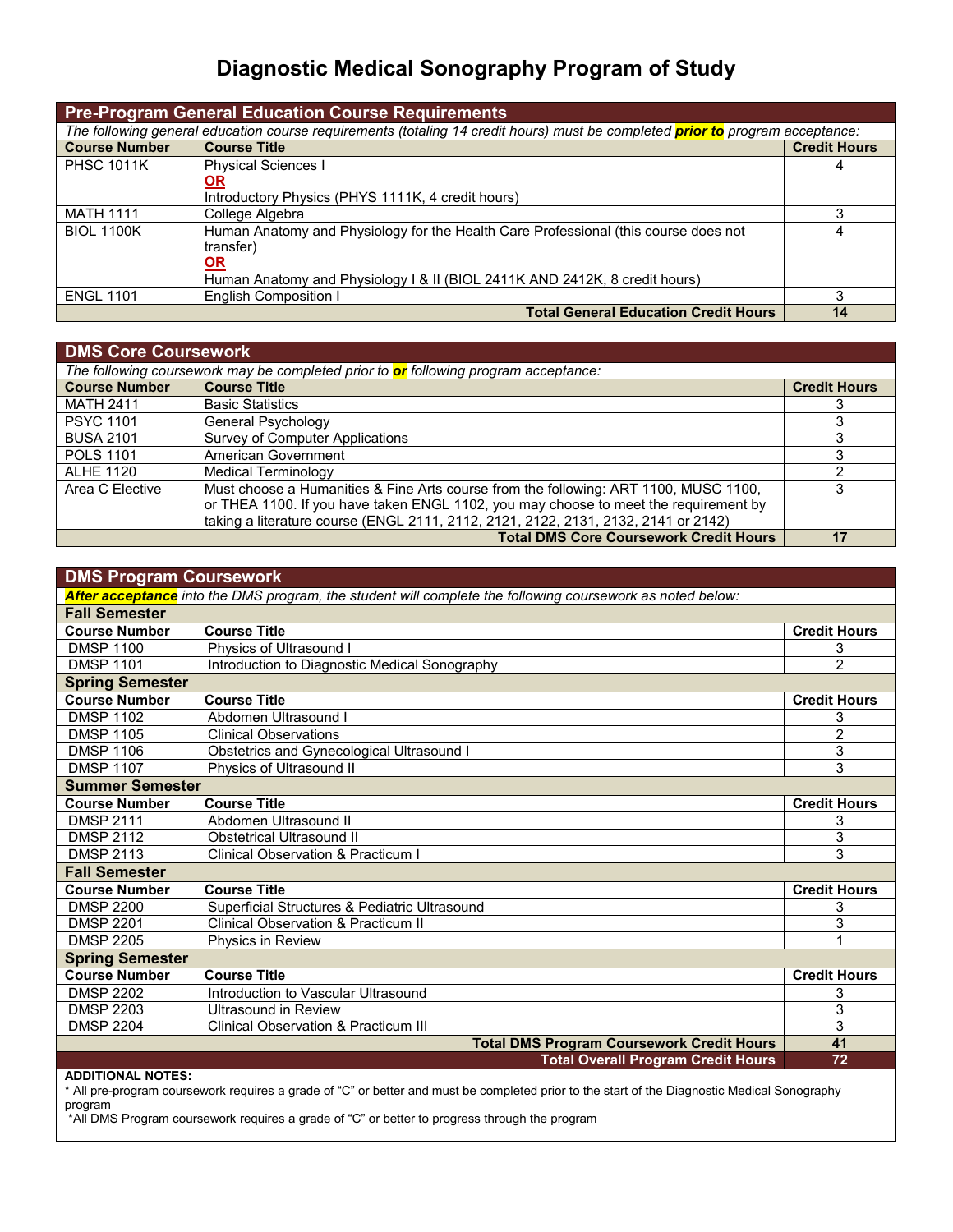#### **DARTON COLLEGE OF HEALTH PROFESSIONS DIAGNOSTIC MEDICAL SONOGRAPHY PROGRAM APPLICATION FORM**

| <b>CONTACT INFORMATION</b> |                                                                         |    |                               |                    |  |  |  |
|----------------------------|-------------------------------------------------------------------------|----|-------------------------------|--------------------|--|--|--|
| Last Name                  | First Name                                                              | MI | Preferred Name (if different) | Date of Birth      |  |  |  |
|                            | Current Street Address or Apartment Number or P.O. Box                  |    | City, State                   | Zip code           |  |  |  |
|                            | Permanent Street Address or Apartment Number or P.O. Box (if different) |    | City, State                   | Zip code           |  |  |  |
|                            | E-mail (please give the one you most frequently check)                  |    | Cell $#$                      | ASU Student ID $#$ |  |  |  |

| <b>EDUCATIONAL BACKGROUND</b> |                                       |                                                     |
|-------------------------------|---------------------------------------|-----------------------------------------------------|
| High School Name              | City, State                           | Date of Graduation or GED                           |
| (1) College / University Name | City, State                           | Was a degree completed?<br>Please Circle: Yes or No |
| Dates Attended                | Major & Degree earned (if applicable) |                                                     |
| (2) College / University Name | City, State                           | Was a degree completed?<br>Please Circle: Yes or No |
| Dates Attended                | Major & Degree earned (if applicable) |                                                     |

\* If you attended a College/University other than Albany State University, please include an unofficial transcript (for each) with this application. If additional space is needed, please write additional College/University information on the back of this sheet.

#### **OBSERVATIONAL HOURS** (*a minimum of 30 hours must be completed prior to June 1st*)

Please summarize your observational hours as indicated below. Be sure to include the verified/signed documentation of hours with the application.

| $\mathbf{u}$            |                                                                                  |                                                         |
|-------------------------|----------------------------------------------------------------------------------|---------------------------------------------------------|
| <b>Name of Facility</b> | Type of Setting (Hospital, physician<br>office, outpatient imaging center, etc.) | Number of Hours in each<br><b>Setting</b> (be specific) |
|                         |                                                                                  |                                                         |
|                         |                                                                                  |                                                         |
|                         |                                                                                  |                                                         |
|                         |                                                                                  |                                                         |
|                         |                                                                                  |                                                         |
|                         |                                                                                  |                                                         |
|                         |                                                                                  |                                                         |
|                         |                                                                                  |                                                         |
|                         | <b>Total Hours</b>                                                               |                                                         |

#### **RECOMMENDATIONS**

Please include at least one completed recommendation form from a sonographer in a sealed and signed envelope. It is a requirement to use the DMS Program Letter of Recommendation Form (located in back of packet). The form may be included with the application or mailed separately. If mailing, the student must provide a pre-addressed envelope and postage to Sonographer completing the form.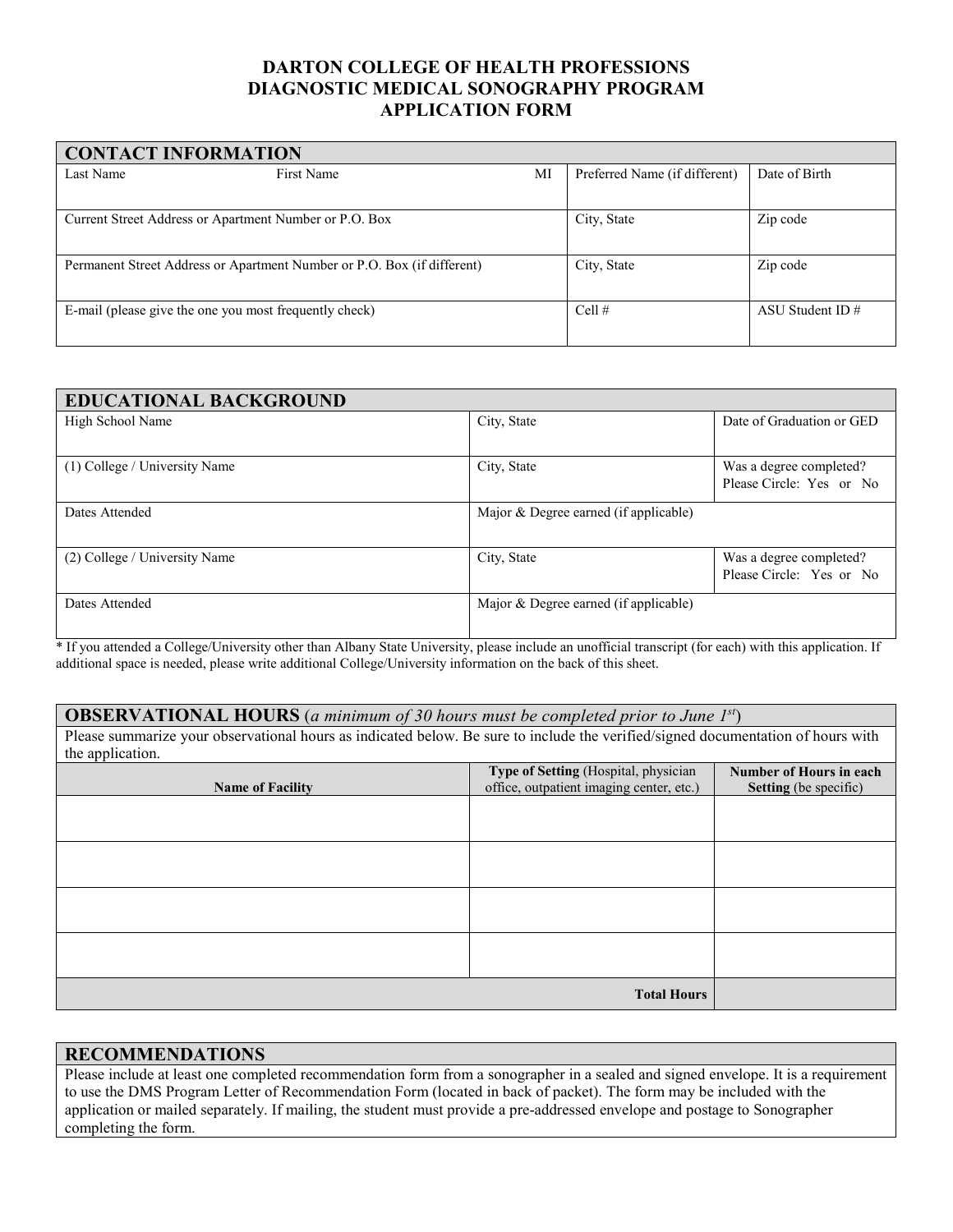#### **DARTON COLLEGE OF HEALTH PROFESSIONS DIAGNOSTIC MEDICAL SONOGRAPHY PROGRAM APPLICATION FORM**

#### **SIGNATURE PAGE & CHECKLIST**

Have you previously applied to the Darton College of Health Professions DMS Program?  $□$ Yes or  $□$  No

I hereby apply for admission to the Diagnostic Medical Sonography Program for Fall Semester 20 \_\_\_\_\_ and certify this application is both correct and complete. I have read the application packet, including the technical standards required for the profession and understand the application and selection processes. I further understand that any failure on my part to comply with these processes will result in the cancellation of my application. I am aware of the competitive nature of the application process for the DMS program and understand that meeting all minimum requirements does not guarantee admission into the program.

Signature of Applicant Date

**PLEASE NOTE:** You will receive correspondence from the DMS Program Director via email by June 15, which is 2 weeks past the deadline of June 1<sup>st</sup>. Please do not call to inquire about the status of an application. The DMS Program Director will not return calls or emails regarding the status of an application (with the exception being after June 15th and the applicant never received an email). Therefore, if you wish to know the application was received, please send the application as certified mail so that you receive a confirmation from the postal service that it was delivered. If you wish to know if your application was complete, please read all directions and utilize the checklist below.

#### **Observational Hours Form**

- o Applicants must use the observational form within this packet.
- o Observational hours must be completed in a sonography setting (hospital, physician office, etc). The student cannot complete observation hours at a 3D/4D facility.
- o All observation hours must be completed prior to the deadline of June 1st.

#### **Recommendation Form/s**

- o May be mailed separately from the application by the Sonographer completing the form. The student should provide a pre-addressed envelope with postage to Sonographer completing the form.
- o At least one recommendation form is required; however, up to three recommendation forms may be completed. Applicants must use the recommendation form within this packet. If additional recommendation forms are needed, the applicant can make copies as needed.

#### **Copy of Unofficial Transcripts**

o Only required if you attended a College, University, or Technical Institution other than Darton State College.

#### **Additional Documentation**

- o Documentation for previously earned degrees, certificates, and work experience (healthcare related), if applicable, must be attached to the application packet.
- o Documentation of work experience must be on company letter head and contain a description of job duties that demonstrates hands on patient experience and must be signed by immediate supervisor.

#### **Completed Application mailed before the deadline of June 1st**

o Sent as certified mail or personally delivered to the Health Sciences office (J-210).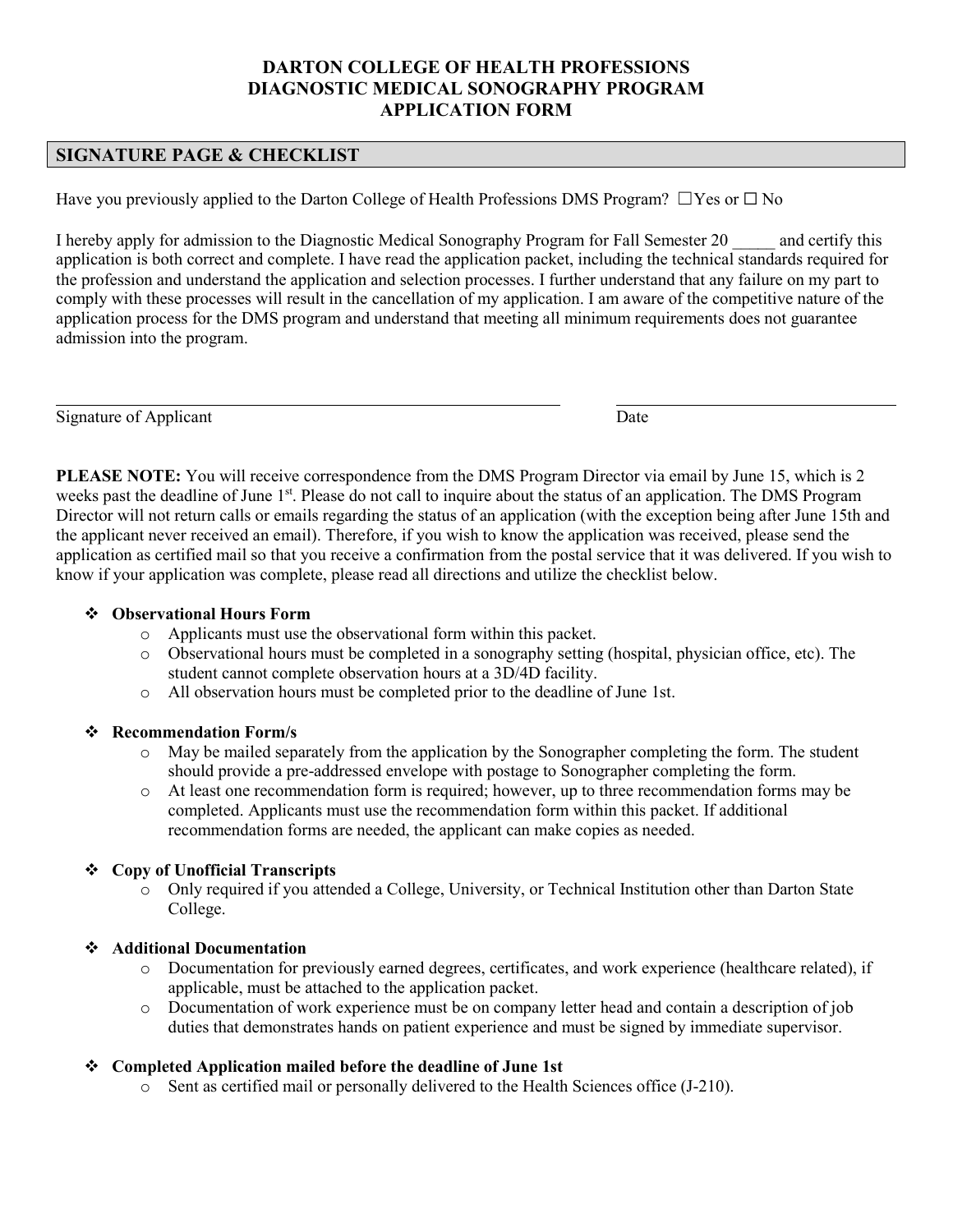#### **DARTON COLLEGE OF HEALTH PROFESSIONS DIAGNOSTIC MEDICAL SONOGRAPHY PROGRAM OBSERVATIONAL HOURS FORM**

**Name of Applicant:** \_\_\_\_\_\_\_\_\_\_\_\_\_\_\_\_\_\_\_\_\_\_\_\_\_\_\_\_\_\_\_\_ **Applicant's Phone Number:** \_\_\_\_\_\_\_\_\_\_\_\_\_\_\_\_\_\_\_

**To the Clinician:** The above named is applying to the Diagnostic Medical Sonography program at Albany State University. The applicant must complete a minimum of 30 hours of observation in an ultrasound setting such as a hospital, physicians' office, outpatient facility, etc. (this does not include a 3D/4D facility). The clinical observation hours are designed to give the applicant a better understanding of the role of a sonographer in patient care. Thank you for educating potential students about the profession. **To the Applicant:** Observation hours may be completed at more than one location. Please make sure you total your hours and write the total number of hours on the first page of the application. All hours must be submitted no later than June 1st.

| Facility                                |                                    | <b>Observational Hours</b> |            |                  | <b>Signature</b> |                                 |
|-----------------------------------------|------------------------------------|----------------------------|------------|------------------|------------------|---------------------------------|
| <b>Type of Facility</b>                 | <b>Name of Facility</b>            | <b>Date</b>                | Time In    | <b>Time Out</b>  | <b>Hours</b>     | Must be signed by a Sonographer |
| <b>Example 1:</b><br>Hospital           | Phoebe Putney<br>Memorial Hospital | 04/21/15                   | $8:00$ am  | $1:00\;{\rm pm}$ | 5                |                                 |
| <b>Example 2:</b><br>Physician's Office | Women's Health<br>Professionals    | 04/28/15                   | $10:00$ am | 12:30 pm         | 2.5              |                                 |
|                                         |                                    |                            |            |                  |                  |                                 |
|                                         |                                    |                            |            |                  |                  |                                 |
|                                         |                                    |                            |            |                  |                  |                                 |
|                                         |                                    |                            |            |                  |                  |                                 |
|                                         |                                    |                            |            |                  |                  |                                 |
|                                         |                                    |                            |            |                  |                  |                                 |
|                                         |                                    |                            |            |                  |                  |                                 |
|                                         |                                    |                            |            |                  |                  |                                 |
|                                         |                                    |                            |            |                  |                  |                                 |
|                                         |                                    |                            |            |                  |                  |                                 |
|                                         |                                    |                            |            |                  |                  |                                 |
|                                         |                                    |                            |            |                  |                  |                                 |
|                                         |                                    |                            |            |                  |                  |                                 |
|                                         |                                    |                            |            |                  |                  |                                 |
|                                         |                                    |                            |            |                  |                  |                                 |

\*If additional rows are needed, please make another copy of this sheet and staple together.